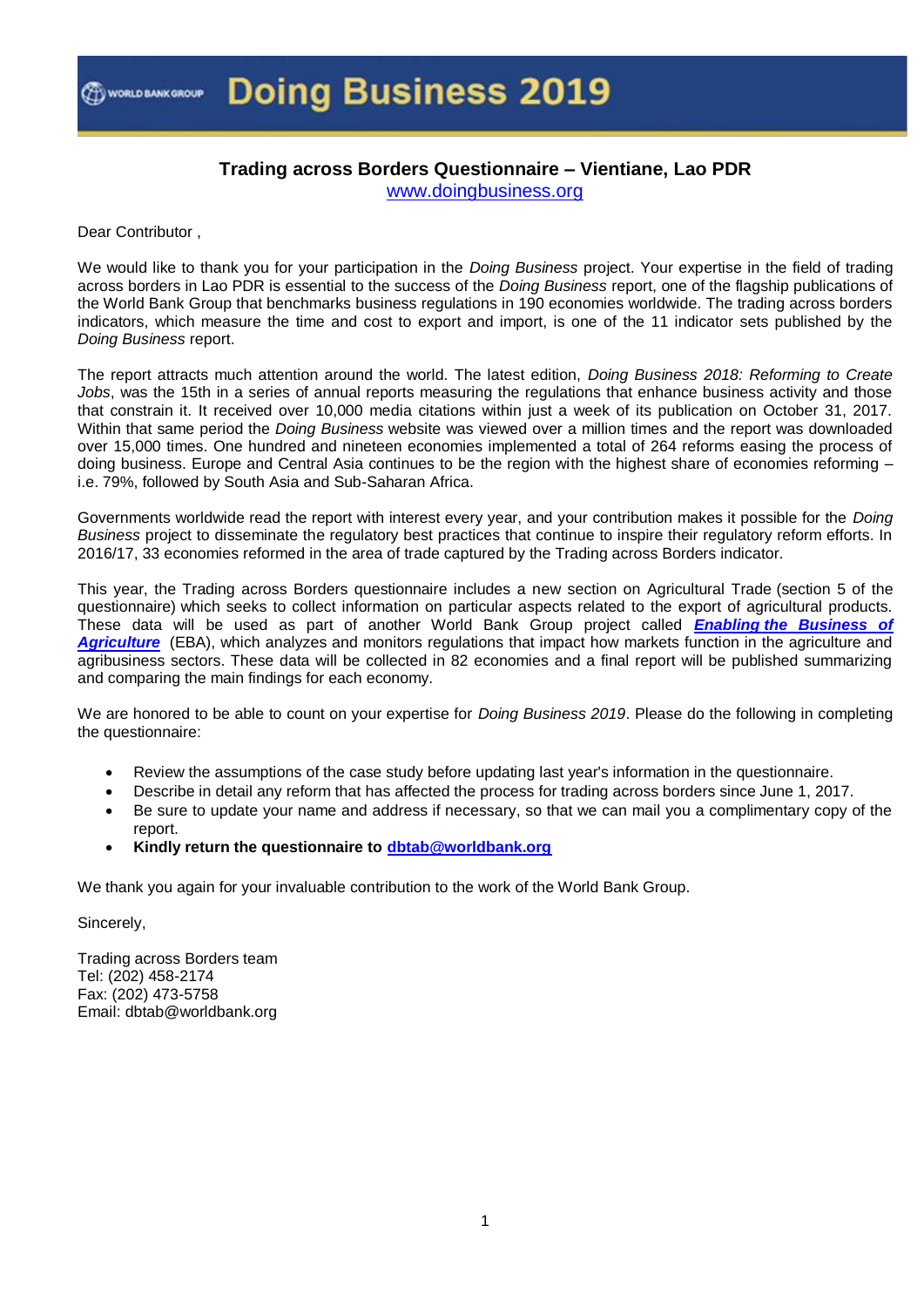WORLD BANK GROUP

## **Doing Business 2019**

**Primary Contributor Information:** Please check the box next to information you **do not** want us to **publish**.

|                        | <b>Name</b>                                    |             |                    |  |  |
|------------------------|------------------------------------------------|-------------|--------------------|--|--|
|                        | Title (Mr., Ms., Dr.)                          |             |                    |  |  |
| Do not publish         | <b>First Name</b><br>Last Name                 | Contributor |                    |  |  |
|                        | Position (e.g. manager,<br>associate, partner) |             |                    |  |  |
| <b>Never Published</b> | Profession (e.g. judge,<br>lawyer, architect)  |             |                    |  |  |
|                        | <b>Contact details</b>                         |             |                    |  |  |
| Do not publish         | Firm name                                      |             |                    |  |  |
|                        | Website                                        |             |                    |  |  |
| Do not publish<br>IХ   | E-mail address                                 |             |                    |  |  |
| Do not publish         | Phone                                          |             |                    |  |  |
|                        | Fax                                            |             |                    |  |  |
| <b>Never Published</b> | Mobile phone                                   |             |                    |  |  |
| Do not publish $\Box$  | <b>Firm Address</b>                            |             |                    |  |  |
| <b>Street</b>          |                                                |             | P.O. Box           |  |  |
| City                   |                                                |             | State/<br>Province |  |  |
| Zip/Postal code        |                                                |             | Country            |  |  |

Please also acknowledge me in the World Bank Group's *Enabling the Business of Agriculture* report.

**Additional Contributor(s):** If there are more people whom you would like us to acknowledge, kindly send us an email.

| <b>Name</b>                            | <b>Occupation</b>                    | Email | <b>Phone</b>        | <b>Address</b>                                 |
|----------------------------------------|--------------------------------------|-------|---------------------|------------------------------------------------|
| [title]<br>[first name]<br>[last name] | [firm]<br>[position]<br>[profession] |       | [phone]<br>[mobile] | [street]<br>[state/province]<br>[city/country] |
| [title]<br>[first name]<br>[last name] | [firm]<br>[position]<br>[profession] |       | [phone]<br>[mobile] | [street]<br>[state/province]<br>[city/country] |
| [title]<br>[first name]<br>[last name] | [firm]<br>[position]<br>[profession] |       | [phone]<br>[mobile] | [street]<br>[state/province]<br>[city/country] |

Paperless Option for Complimentary Report and Certificate

Last year contributors saved nearly half a million pieces of paper by selecting the paperless report option. We welcome you to join us in conserving resources:

 $\Box$  Please e-mail me an electronic copy of the report and my certificate of appreciation, rather than mailing me a paper copy.

**Referrals:** Please help us expand our list of contributors by referring us to other experts in the private or public sector (lawyers, notaries, public officials or any expert on this field) who can respond to the questionnaire.

| First name | Last name | <b>Docition</b> | $\mathop{\mathsf{Sim}}$ |  | Address' | <b>Phone</b> | E-mail |  |
|------------|-----------|-----------------|-------------------------|--|----------|--------------|--------|--|
|            |           |                 |                         |  |          |              |        |  |
|            |           |                 |                         |  |          |              |        |  |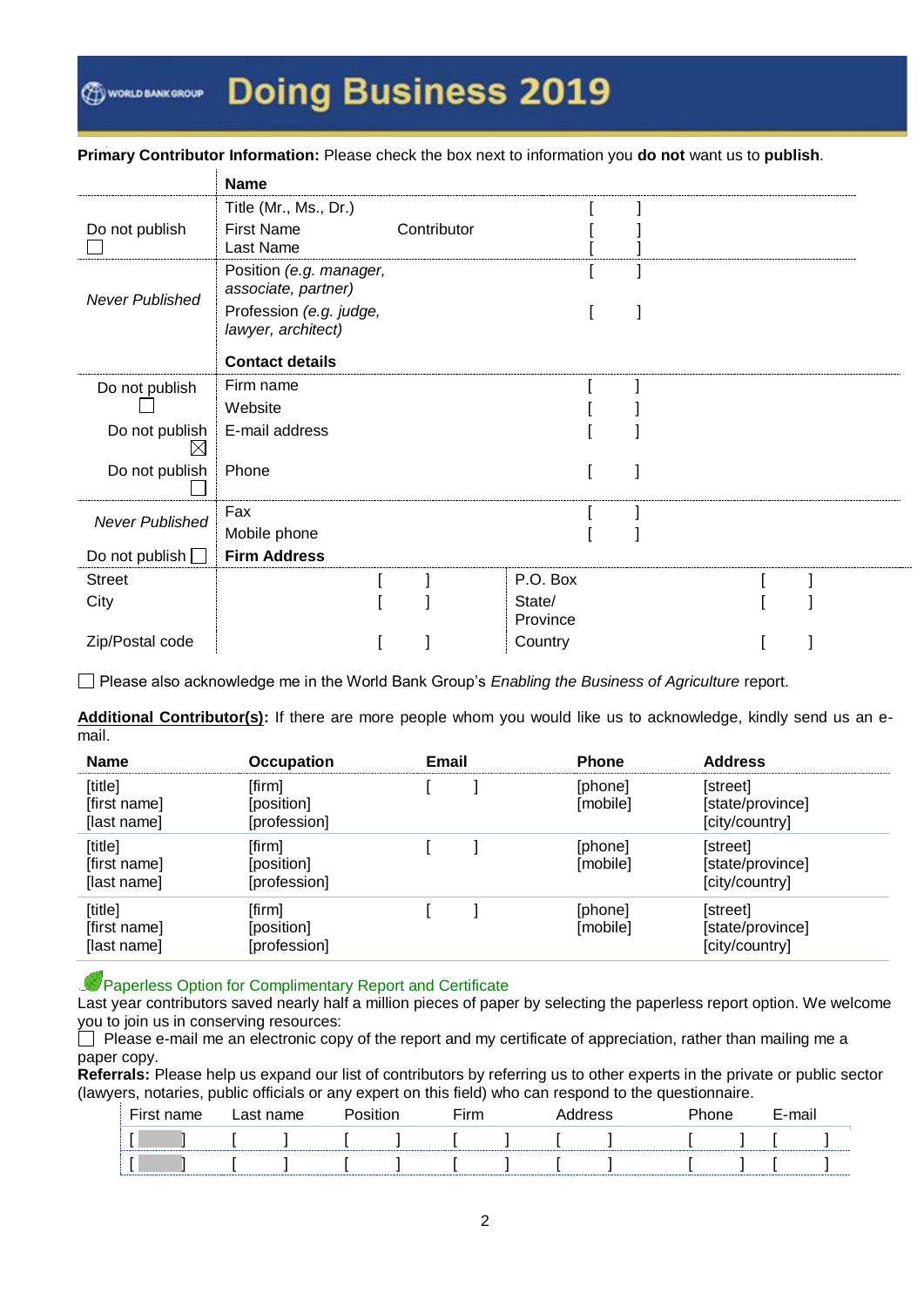## **1. Reform Update**

Every year the *Doing Business* report records reforms and other changes affecting international trade. To ensure that all the relevant reforms in **Lao PDR** are captured, please respond to the following questions:

**1.1 Since June 1, 2017, have there been any changes in government regulation** or **in practice** that have had an impact on either the **time** and/or **cost** required to **export** and/or **import**? -Click to Select-If yes, please describe the changes (reasons, nature, impact) in the following areas: clearance and inspections, port/border handling and document preparation.

**1.2** Last year, *Doing Business* was informed about the following reform: **N/A**

Has this reform been implemented since **June 2, 2017**? -Click to Select-If yes, has it affected the time and/or cost of any of the following areas: clearance and inspections, port/border handling and document preparation? Please describe the reform and its impacts:

**1.3** Are you aware of any governmental initiatives, reforms or changes in the area of international trade that will affect the time and/or cost of exports/imports procedures in the aforementioned areas, **after May 1, 2018**? -Click to Select-If yes, please describe them:

For your convenience, last year's answers are included in this questionnaire. Please note that they represent a unified answer based on the response we received from various contributors in **Lao PDR** from June 2, 2016 to June 1, 2017 (hereafter, 2016/2017). This year we are collecting data for the period of June 2, 2017 to May 1, 2018 (hereafter, 2017/2018). Please update last year's data (keeping in mind the assumptions of the case study).

## **2. Export Case Study**

*Doing Business* measures the time and cost (excluding tariffs) associated with three sets of procedures -border compliance, documentary compliance and domestic transport- within the overall process of exporting and importing a shipment of goods.

For this section, please assume that you are exporting a shipment of 15 metric tons of **HS 74 : Copper and articles thereof** (or a similar product that you have experience with) from a warehouse in **Vientiane** to a warehouse in **Shanghai**, **China.** Please consider the following assumptions:

| Terms of<br>payment<br>and cost    | $\bullet$ | The exporting firm hires a freight forwarder and/or customs broker and pays for all costs related to<br>domestic transport, clearance and mandatory inspections by customs and other agencies,<br>port/border handling, document preparation, etc.<br>Payment is done by the most widely used method, i.e. letter of credit.<br>Insurance cost, tariffs, duties and all informal payments for which no receipt is issued are excluded. |
|------------------------------------|-----------|----------------------------------------------------------------------------------------------------------------------------------------------------------------------------------------------------------------------------------------------------------------------------------------------------------------------------------------------------------------------------------------------------------------------------------------|
| <b>Product</b><br>land<br>shipment |           | The product is new, not secondhand or used merchandise.<br>The shipment weighs 15 metric tons and consists of a homogenous product, not a mix of products.<br>It does not have to be containerized. The most widely used method of packing is assumed.                                                                                                                                                                                 |
| Time                               | $\bullet$ | Time is measured in hours and 1 day is 24 hours. If a procedure takes 7.5 hours, the data are<br>recorded as is. If a procedure starts at 8:00 a.m., is processed overnight and is completed by 8:00<br>a.m. the next day, the data are recorded as 24 hours.                                                                                                                                                                          |

#### **2.1 Do you have recent experience exporting HS 74 : Copper and articles thereof?** -Click to Select-

If yes, which specific product?

If not, please provide the product for which you have experience exporting to **China**:

**2.2** Do you agree that **the most widely used mode of domestic transport** and **national port/border** for a **15 metric ton shipment** are **truck** and **Mittaphab Bridge border crossing?** -Click to Select-

If not, please specify the most widely used mode of domestic transport and national port/border crossing:

#### **2.3 PROCEDURES RELATED TO CUSTOMS**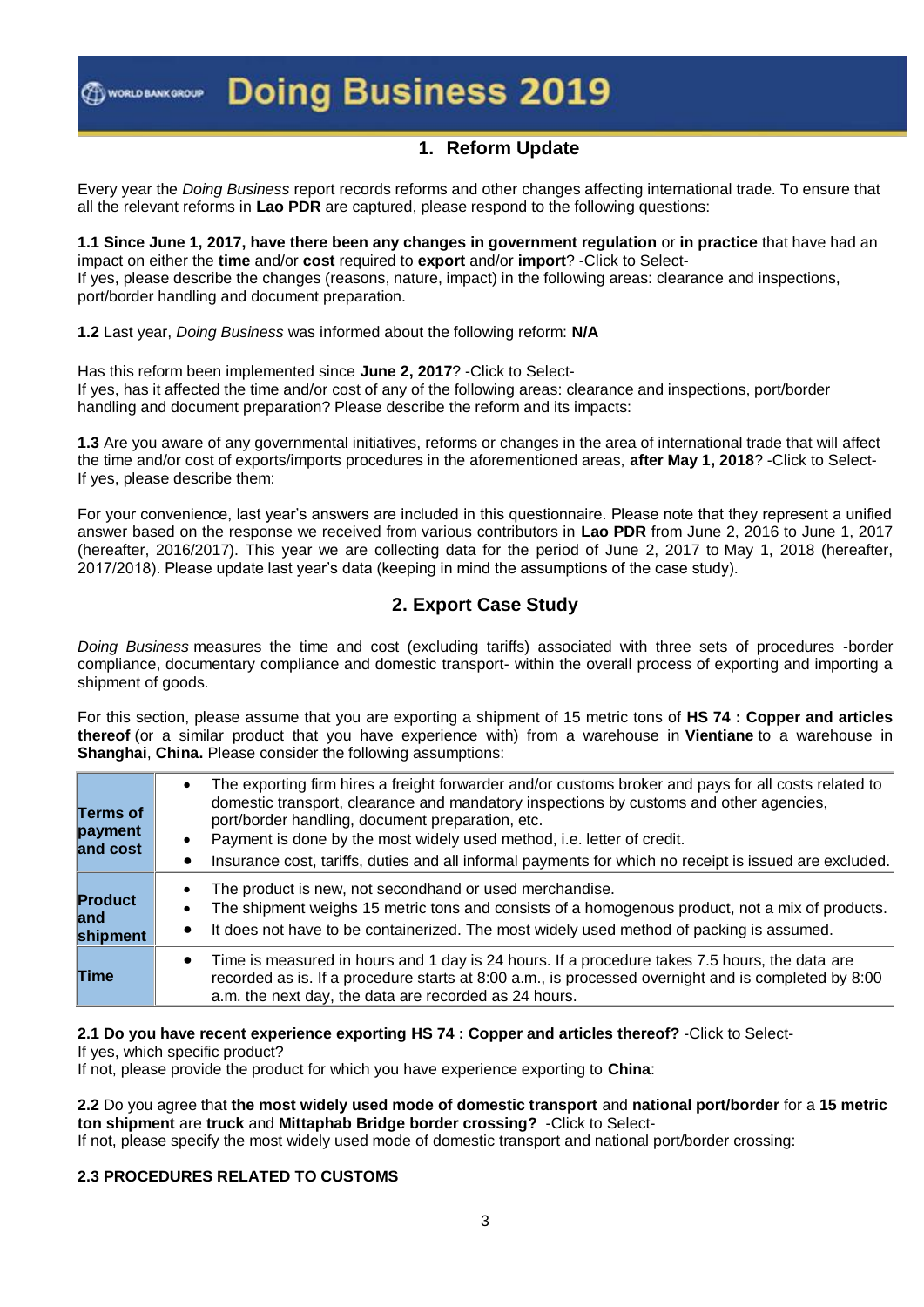WORLD BANK GROUP

## **Doing Business 2019**

#### **2.3.a Procedures conducted by customs authorities**

Please fill in the table with procedures conducted by customs authorities of **Lao PDR** for exporting a shipment of **HS 74 : Copper and articles thereof** to **China** that occur in **more than 20%** of the cases. For time, please include the average number of hours required from the moment the procedure begins until the procedure is fully completed (i.e. this might include the waiting times for inspection).

|                                   | Time (hours) | Cost (USD) | Location          | <b>Additional comments</b> |
|-----------------------------------|--------------|------------|-------------------|----------------------------|
| Hire a customs broker             |              |            | -Click to Select- |                            |
| Conduct a pre-shipment inspection |              |            | -Click to Select- |                            |
| by customs (if applicable)        |              |            |                   |                            |
| Process the export declaration    |              |            | -Click to Select- |                            |
| Complete documents check by       |              |            | -Click to Select- |                            |
| customs (if applicable)           |              |            |                   |                            |
| Complete scanning/weighing by     |              |            | -Click to Select- |                            |
| customs (if applicable)           |              |            |                   |                            |
| Complete physical inspection by   |              |            | -Click to Select- |                            |
| customs (if applicable)           |              |            |                   |                            |
| Pay customs administrative fees   |              |            | -Click to Select- |                            |
| (if applicable)                   |              |            |                   |                            |

#### **Please include additional procedures below when necessary.**

| <b>Procedure</b> | Time (hours) | Cost (USD) | Location          | <b>Additional comments</b> |
|------------------|--------------|------------|-------------------|----------------------------|
|                  |              |            | -Click to Select- |                            |
|                  |              |            | -Click to Select- |                            |

Do any of these procedures happen at the same time? -Click to Select- If yes, please explain:

Is it required **by law** to hire a customs broker in order to complete export customs clearance? -Click to Select-If yes, please provide the law:

If not, is it common **practice** to hire a customs broker in order to complete export customs clearance? -Click to Select-

#### **2.3.b Total time and cost for procedures conducted by customs authorities**

Keeping in mind procedures can happen **at the same time**, what is the total average time and cost for completing all procedures related to customs clearance in **Lao PDR**? Please include the overall time and cost it takes from the time the customs broker is hired until all clearance procedures are completed. Please consider all procedures that happen in **more than 20%** of cases for exporting the case study product.

|              | 2016/2017 | 2017/2018 | Please explain any change |
|--------------|-----------|-----------|---------------------------|
| Time (hours) | 7.00      |           |                           |
| Cost (USD)   | 23.00     |           |                           |

#### **2.4 PROCEDURES OTHER THAN CUSTOMS**

#### **2.4.a Procedures conducted by agencies other than customs**

Please fill in the table with inspections conducted by any agency (i.e. Ministry of Agriculture, Ministry of Industry) other than customs in **Lao PDR.** Only consider procedures that occur in **more than 20%** of cases and are required per shipment in order to export **HS 74 : Copper and articles thereof** to **China**.

|                                | Inspecting<br>agency | <b>Time</b><br>(hours) | Cost<br>(USD) | Location          | <b>Comments</b> |
|--------------------------------|----------------------|------------------------|---------------|-------------------|-----------------|
| Conduct a technical inspection |                      |                        |               | -Click to Select- |                 |
| (if applicable)                |                      |                        |               |                   |                 |
| Conduct a health/phytosanitary |                      |                        |               | -Click to Select- |                 |
| inspection (if applicable)     |                      |                        |               |                   |                 |
| Conduct a pre-shipment         |                      |                        |               | -Click to Select- |                 |
| inspection (if applicable)     |                      |                        |               |                   |                 |
| Conduct a security inspection  |                      |                        |               | -Click to Select- |                 |
| (if applicable)                |                      |                        |               |                   |                 |

#### **Please include additional procedures below when necessary.**

| <b>Procedure</b> | Inspecting agency | Time (hours) | Cost (USD) | Location          | <b>Comments</b> |
|------------------|-------------------|--------------|------------|-------------------|-----------------|
|                  |                   |              |            | -Click to Select- |                 |
|                  |                   |              |            | -Click to Select- |                 |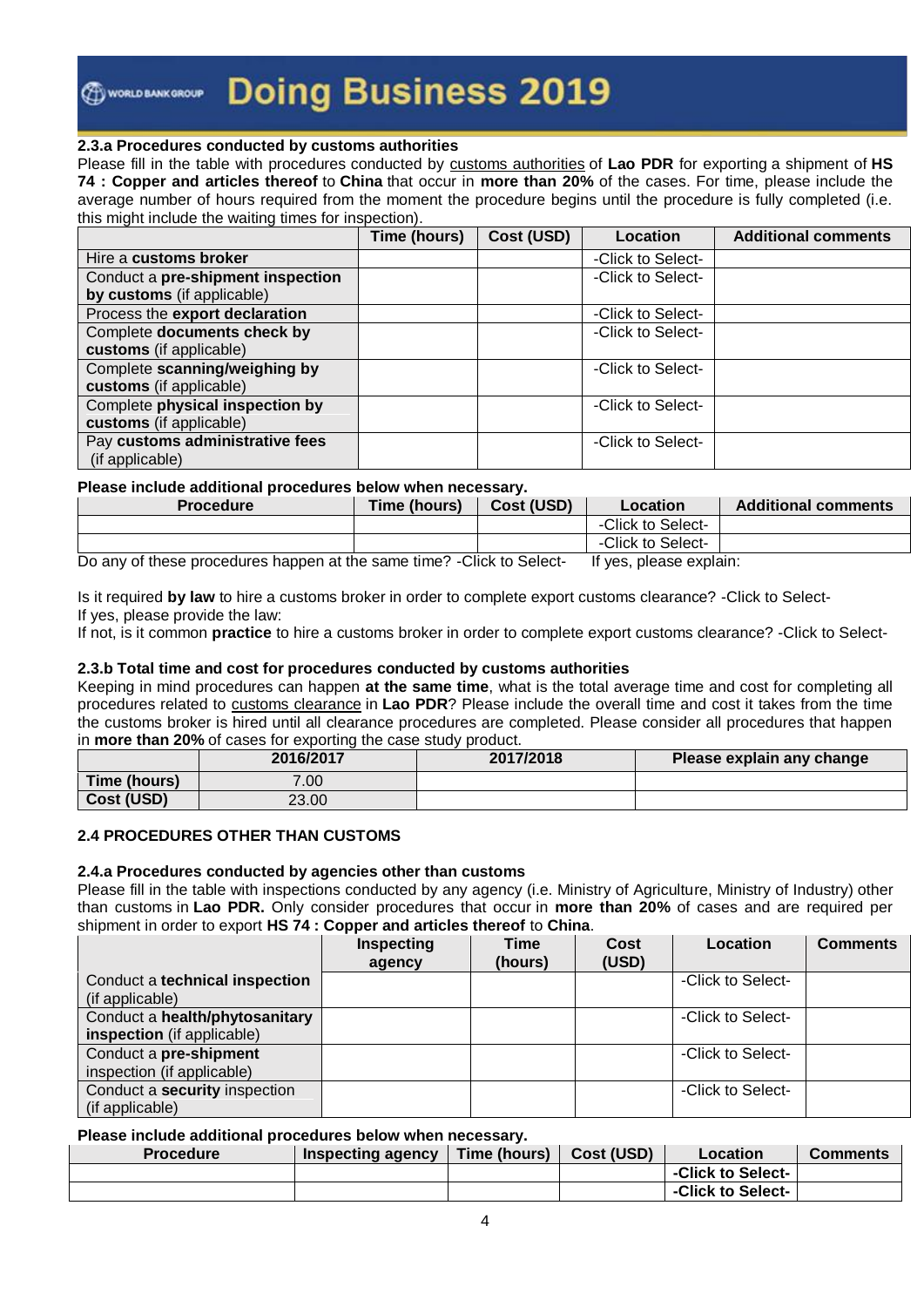Do any of these procedures happen at the same time? -Click to Select- If yes, please explain:

#### **2.4.b Total time and cost of procedures conducted by agencies other than customs**

Keeping in mind that procedures can happen **at the same time**, what is the average total time and cost for completing all procedures conducted by agencies other than customs of **Lao PDR** for exporting this product? Only consider procedures that occur in **more than 20%** of cases and are required per shipment in order to export **HS 74 : Copper and articles thereof** to **China.**

|              | 2016/2017 | 2017/2018 | Please explain any change |
|--------------|-----------|-----------|---------------------------|
| Time (hours) | 0.00      |           |                           |
| Cost (USD)   | 0.00      |           |                           |

#### **2.5 PROCEDURES RELATED TO PORT AND BORDER HANDLING**

#### **2.5.a Procedures at the port/border**

Please fill in the table with the procedures required by **port/border authorities** in **Mittaphab Bridge border crossing** for exporting the case study product to **China**.

|                                                                      | Time (hours) | Cost (USD) | <b>Comments</b> |
|----------------------------------------------------------------------|--------------|------------|-----------------|
| Time in advance the shipment has to be delivered to the              |              |            |                 |
| port/border (cut-off time)                                           |              |            |                 |
| <b>Queue</b> with the truck to enter the port/border (if applicable) |              |            |                 |
| Pay border/terminal handling fees (if applicable)                    |              |            |                 |
| Handle shipment at the port/border (if applicable)                   |              |            |                 |
| Store shipment in a port/border warehouse (if applicable)            |              |            |                 |
| Clear security inspections conducted by port/border                  |              |            |                 |
| authorities (if applicable)                                          |              |            |                 |
| <b>Load</b> the shipment at the port/border (if applicable)          |              |            |                 |

#### **Please include additional procedures below when necessary.**

| Procedure | Time (hours) | Cost (USD)               | <b>Comments</b> |
|-----------|--------------|--------------------------|-----------------|
|           |              |                          |                 |
|           |              |                          |                 |
|           |              | $\overline{\phantom{a}}$ |                 |

Do any of these procedures happen at the same time? -Click to Select- If yes, please explain:

#### **2.5.b Total time and cost of procedures at the port/border**

Keeping in mind that procedures can happen **at the same time** and taking into account the time the shipment needs to be ready at the port/border in advance (i.e. closing time of the port), what is the total average time and cost that the shipment remains at **Mittaphab Bridge border crossing?** Please include the time from when the shipment arrives in the queue to enter the port/border to when the shipment leaves the port/border. Do not include any time spent on the other side of the border with neighboring country authorities.

|              | 2016/2017 | 2017/2018 | Please explain any change |
|--------------|-----------|-----------|---------------------------|
| Time (hours) | 5.00      |           |                           |
| Cost (USD)   | 50.00     |           |                           |

#### **2.6 TOTAL TIME AND COST OF ALL PROCEDURES REQUIRED BY CUSTOMS, NON-CUSTOMS AND PORT/BORDER AGENCIES: BORDER COMPLIANCE**

Keeping in mind that procedures can happen **at the same time**, what is the total average time and cost for completing all clearance, inspections and port/border handling procedures linked to ALL agencies of **Lao PDR**? The answer should be the sum of **2.3.b**, **2.4.b and 2.5.b**, **subtracting the simultaneity** among processes (i.e. if customs clearance happens at the port, the time for border compliance takes this simultaneity into account. If other inspections take place at other locations, the time and cost for these procedures are added to the time and cost for those that take place at the border).

|              | 2016/2017 | 2017/2018 | Please explain any change |
|--------------|-----------|-----------|---------------------------|
| Time (hours) | 12.00     |           |                           |
| Cost (USD)   | 73.00     |           |                           |

#### **2.7 PROCEDURES RELATED TO DOCUMENT PREPARATION**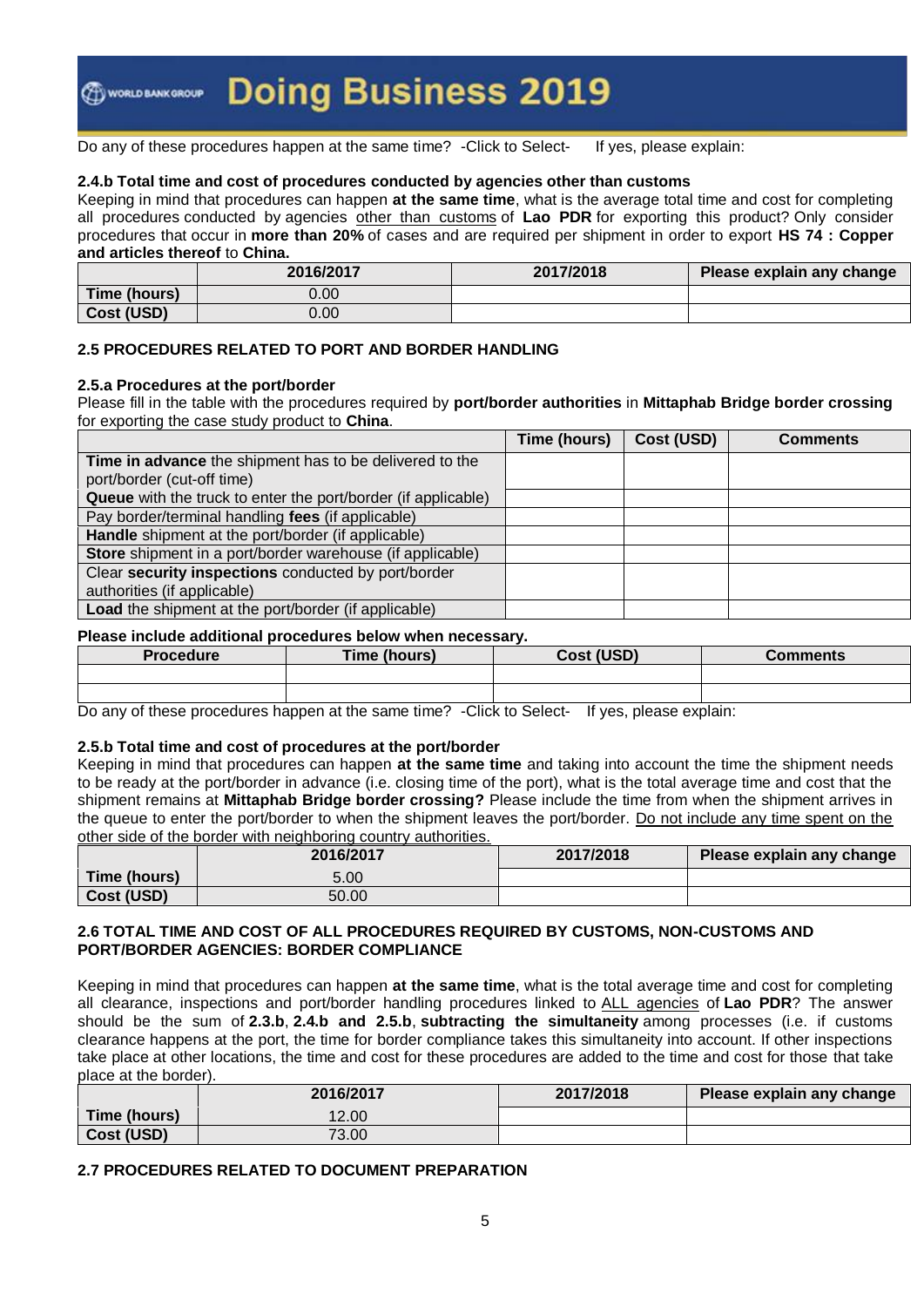#### **2.7.a Documents required to export**

Please complete the table with details on the documents (physical and electronic) required by any agency (in the national, transit and destination economy) to export **HS 74 : Copper and articles thereof** to **China.** Please only include documents required per shipment or more than once a year.

| Document name                          | Form of<br>submission | <b>Issuing agency</b> | <b>Time to</b><br>obtain &<br>prepare<br>(hours) | <b>Cost</b><br>(USD) | <b>Additional</b><br>comments |
|----------------------------------------|-----------------------|-----------------------|--------------------------------------------------|----------------------|-------------------------------|
| <b>Bill of Lading</b>                  | -Click to Select-     |                       |                                                  |                      |                               |
| Commercial Invoice                     | -Click to Select-     |                       |                                                  |                      |                               |
| Packing list                           | -Click to Select-     |                       |                                                  |                      |                               |
| Road transit document                  | -Click to Select-     |                       |                                                  |                      |                               |
| <b>Export Customs declaration</b>      | -Click to Select-     |                       |                                                  |                      |                               |
| Permission from the Ministry of Mining | -Click to Select-     |                       |                                                  |                      |                               |
| in Lao                                 |                       |                       |                                                  |                      |                               |
| Copy of the tax registration           | -Click to Select-     |                       |                                                  |                      |                               |
| Copy of the business license           | -Click to Select-     |                       |                                                  |                      |                               |
| <b>SOLAS</b> certificate               | -Click to Select-     |                       |                                                  |                      |                               |

#### **Please add any missing documents, if applicable. Please also include all electronic documents.**

| Document name | Form of<br>submission | <b>Issuing</b><br>agency | Time to obtain & prepare<br>(hours) | Cost<br>(USD) | <b>Additional</b><br>comments |
|---------------|-----------------------|--------------------------|-------------------------------------|---------------|-------------------------------|
|               | -Click to Select-     |                          |                                     |               |                               |
|               | -Click to Select-     |                          |                                     |               |                               |
|               | -Click to Select-     |                          |                                     |               |                               |

#### **2.7.b Total time and cost to obtain and prepare all documents**

Keeping in mind that documents can be obtained and prepared **at the same time**, what is the total average time and cost for **obtaining and preparing all documents** required to export **HS 74 : Copper and articles thereof to China**? Please only include documents required per shipment or more than once a year. Do not include the time and cost associated with physical inspections from section 2.4.

|              | 2016/2017 | 2017/2018 | Please explain any change |
|--------------|-----------|-----------|---------------------------|
| Time (hours) | 216.00    |           |                           |
| Cost (USD)   | 235.00    |           |                           |

#### **2.8 DOMESTIC TRANSPORTATION**

What is the total average time and cost to transport the case study product from a warehouse in **Vientiane** to the **Mittaphab Bridge border crossing** (**27 km)**? If the most widely used national port/border is different, please explain in the comments. Please include the time and cost associated with loading at the warehouse; traffic delays, tolls and road police checks.

|              | 2016/2017 | 2017/2018 | Please explain any change |
|--------------|-----------|-----------|---------------------------|
| Time (hours) | 2.00      |           |                           |
| Cost (USD)   | 150.00    |           |                           |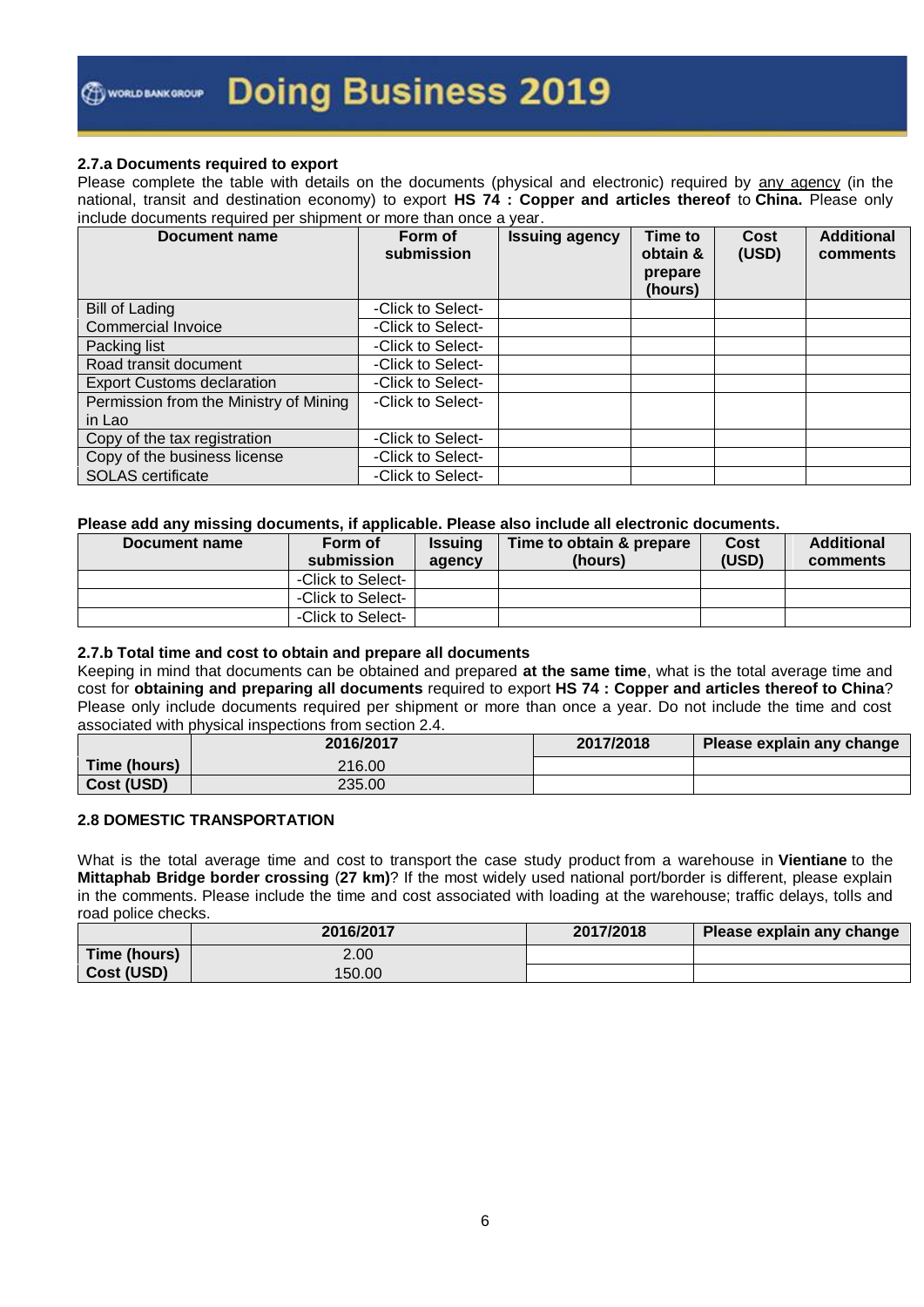### **3. Import Case Study**

For this section, please assume that you are importing a shipment of 15 metric tons of **HS 8708: auto parts** (or a similar product that you have experience with) from a warehouse in **Bangkok, Thailand** to a warehouse in **Vientiane.** Please consider the following assumptions:

| Terms of<br>payment<br>and cost | The importing firm hires a freight forwarder and/or customs broker and pays for all costs related to<br>domestic transport, clearance and mandatory inspections by customs and other agencies,<br>port/border handling, document preparation, etc.<br>Payment is done by the most widely used method, i.e. letter of credit.<br>Insurance cost, tariffs, duties and all informal payments for which no receipt is issued are excluded. |
|---------------------------------|----------------------------------------------------------------------------------------------------------------------------------------------------------------------------------------------------------------------------------------------------------------------------------------------------------------------------------------------------------------------------------------------------------------------------------------|
| Product<br>land<br>shipment     | The product is new, not secondhand or used merchandise.<br>The shipment weighs 15 metric tons and consists of a homogenous product, not a mix of products.<br>The shipment is containerized.<br>$\bullet$                                                                                                                                                                                                                              |
| Time                            | Time is measured in hours and 1 day is 24 hours. If a procedure takes 7.5 hours, the data are<br>recorded as is. If a procedure starts at 8:00 a.m., is processed overnight and is completed by 8:00<br>a.m. the next day, the data are recorded as 24 hours.                                                                                                                                                                          |

#### **3.1 Do you have recent experience importing HS 8708: auto parts?** -Click to Select-

If yes, which specific product?

If not, please provide the product for which you have experience importing from **Thailand:**

**3.2** Do you agree that **the most widely used domestic mode of transport** and **national port/border** for this **15 metric ton shipment** is **truck** and **Mittaphab Bridge border crossing?** -Click to Select-

If not, please specify the most widely used mode of domestic transport and national port/border crossing:

#### **3.3 PROCEDURES RELATED TO CUSTOMS**

#### **3.3.a Procedures conducted by customs authorities**

Please fill in the table with the different procedures conducted by customs authorities of **Lao PDR** for importing a shipment of **HS 8708: auto parts** from **Thailand** that occur in **more than 20%** of the cases. For time, please include the average number of hours required from the moment the procedure begins until it is fully completed (i.e. this might include the waiting times for inspection).

|                                   | Time (hours) | Cost (USD) | Location          | <b>Comments</b> |
|-----------------------------------|--------------|------------|-------------------|-----------------|
| Hire a custom broker              |              |            | -Click to Select- |                 |
| Conduct a pre-shipment inspection |              |            | -Click to Select- |                 |
| by customs (if applicable)        |              |            |                   |                 |
| Process the import declaration    |              |            | -Click to Select- |                 |
| Complete documents check by       |              |            | -Click to Select- |                 |
| customs (if applicable)           |              |            |                   |                 |
| Complete scanning/ weighing by    |              |            | -Click to Select- |                 |
| customs (if applicable)           |              |            |                   |                 |
| Complete physical inspection by   |              |            | -Click to Select- |                 |
| customs (if applicable)           |              |            |                   |                 |
| Pay customs administrative fees   |              |            | -Click to Select- |                 |
| (if applicable)                   |              |            |                   |                 |

#### **Please include additional procedures when necessary.**

| <b>Procedure</b> | Time (hours) | Cost (USD) | Location          | Comments |
|------------------|--------------|------------|-------------------|----------|
|                  |              |            | -Click to Select- |          |
|                  |              |            | -Click to Select- |          |

Do any of these procedures happen at the same time? -Click to Select- If yes, please explain:

Is it required **by law** to hire a customs broker in order to complete import customs clearance? -Click to Select-If yes, please provide the law:

If not, is it common **practice** to hire a customs broker in order to complete import customs clearance? -Click to Select-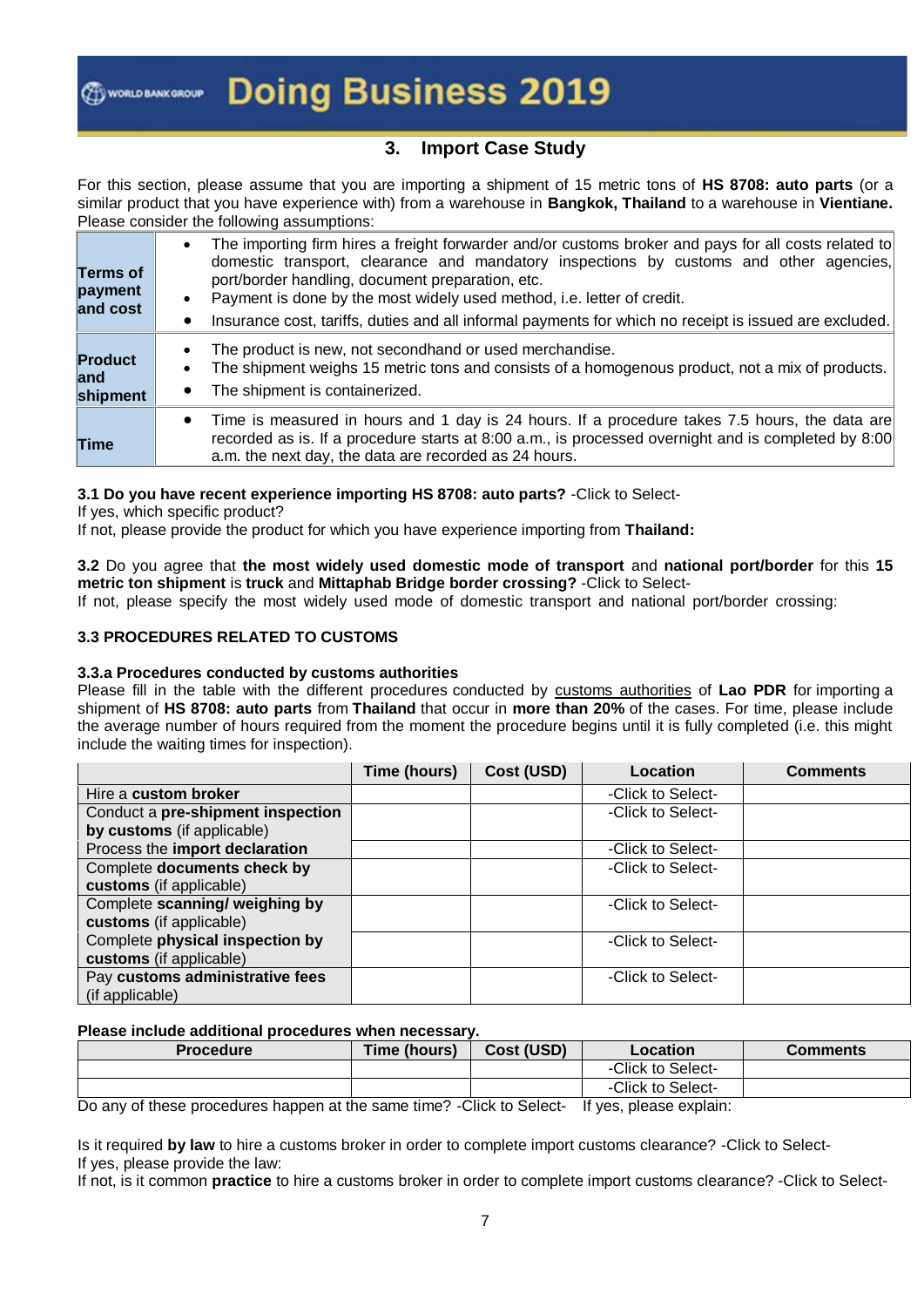#### **3.3.b Total time and cost for procedures conducted by customs authorities**

Keeping in mind that procedures can happen **at the same time**, what is the total average time and cost for completing all procedures related to customs clearance in **Lao PDR?** Please include the overall time and cost from the time the customs broker is hired until all clearance procedures are completed. Please consider all procedures that happen in **more than 20%** of cases for importing the case study product.

|              | 2016/2017 | 2017/2018 | Please explain any change |
|--------------|-----------|-----------|---------------------------|
| Time (hours) | 7.00      |           |                           |
| Cost (USD)   | 50.00     |           |                           |

#### **3.4 PROCEDURES OTHER THAN CUSTOMS**

#### **3.4.a Procedures conducted by agencies other than customs**

Please fill in the table with inspections conducted by any agencies (i.e. Ministry of Agriculture, Ministry of Industry, etc.) other than customs in **Lao PDR.** Only consider procedures that occur in **more than 20%** of the cases and are required **per shipment** of **HS8708: auto parts** imported from **Thailand.**

|                                   | <b>Inspecting agency</b> | Time (hours) | Cost (USD) | Location          | <b>Comments</b> |
|-----------------------------------|--------------------------|--------------|------------|-------------------|-----------------|
| Conduct a technical               |                          |              |            | -Click to Select- |                 |
| <b>inspection</b> (if applicable) |                          |              |            |                   |                 |
| Conduct a pre-shipment            |                          |              |            | -Click to Select- |                 |
| <b>inspection</b> (if applicable) |                          |              |            |                   |                 |
| Conduct a security                |                          |              |            | -Click to Select- |                 |
| inspection (if applicable)        |                          |              |            |                   |                 |

#### **Please include additional procedures when necessary.**

| <b>Procedure</b> | Inspecting agency | Time (hours) | Cost (USD) | Location          | <b>Comments</b> |
|------------------|-------------------|--------------|------------|-------------------|-----------------|
|                  |                   |              |            | -Click to Select- |                 |
|                  |                   |              |            | -Click to Select- |                 |

Do any of these procedures happen at the same time? -Click to Select- If yes, please explain

#### **3.4.b Total time and cost of procedures conducted by agencies other than customs**

Keeping in mind that procedures can happen **at the same time,** what is the total average time and cost for completing all procedures related to clearance and inspection by agencies other than customs of **Lao PDR**? Please consider all procedures that happen in **more than 20%** of cases and are required **per shipment** of **HS8708: auto parts** imported from **Thailand.**

|              | 2016/2017 | 2017/2018 | Please explain any change |
|--------------|-----------|-----------|---------------------------|
| Time (hours) | 3.50      |           |                           |
| Cost (USD)   | 102.50    |           |                           |

#### **3.5 PROCEDURES RELATED TO PORT AND BORDER HANDLING**

#### **3.5.a Procedures at the port/border**

Please fill in the table with the procedures required by **port/border authorities** in **Mittaphab Bridge border crossing** for importing auto parts from **Thailand.**

|                                                                     | Time (hours) | Cost (USD) | <b>Comments</b> |
|---------------------------------------------------------------------|--------------|------------|-----------------|
| Vessel/truck waiting time outside the port/border                   |              |            |                 |
| before entry (if applicable)                                        |              |            |                 |
| Pay border/terminal handling fees (if applicable)                   |              |            |                 |
| Unload the shipment at the port/border (if applicable)              |              |            |                 |
| Handle shipment at the port/border (if applicable)                  |              |            |                 |
| Store shipment in a port/border warehouse (if applicable)           |              |            |                 |
| Clear security inspections conducted by port/border                 |              |            |                 |
| authorities (if applicable)                                         |              |            |                 |
| <b>Queue</b> with the truck to exit the port/border (if applicable) |              |            |                 |

#### **Please include additional procedures below when necessary.**

| <b>Procedure</b> | Time (hours). | Cost (USD) | Comments |
|------------------|---------------|------------|----------|
|                  |               |            |          |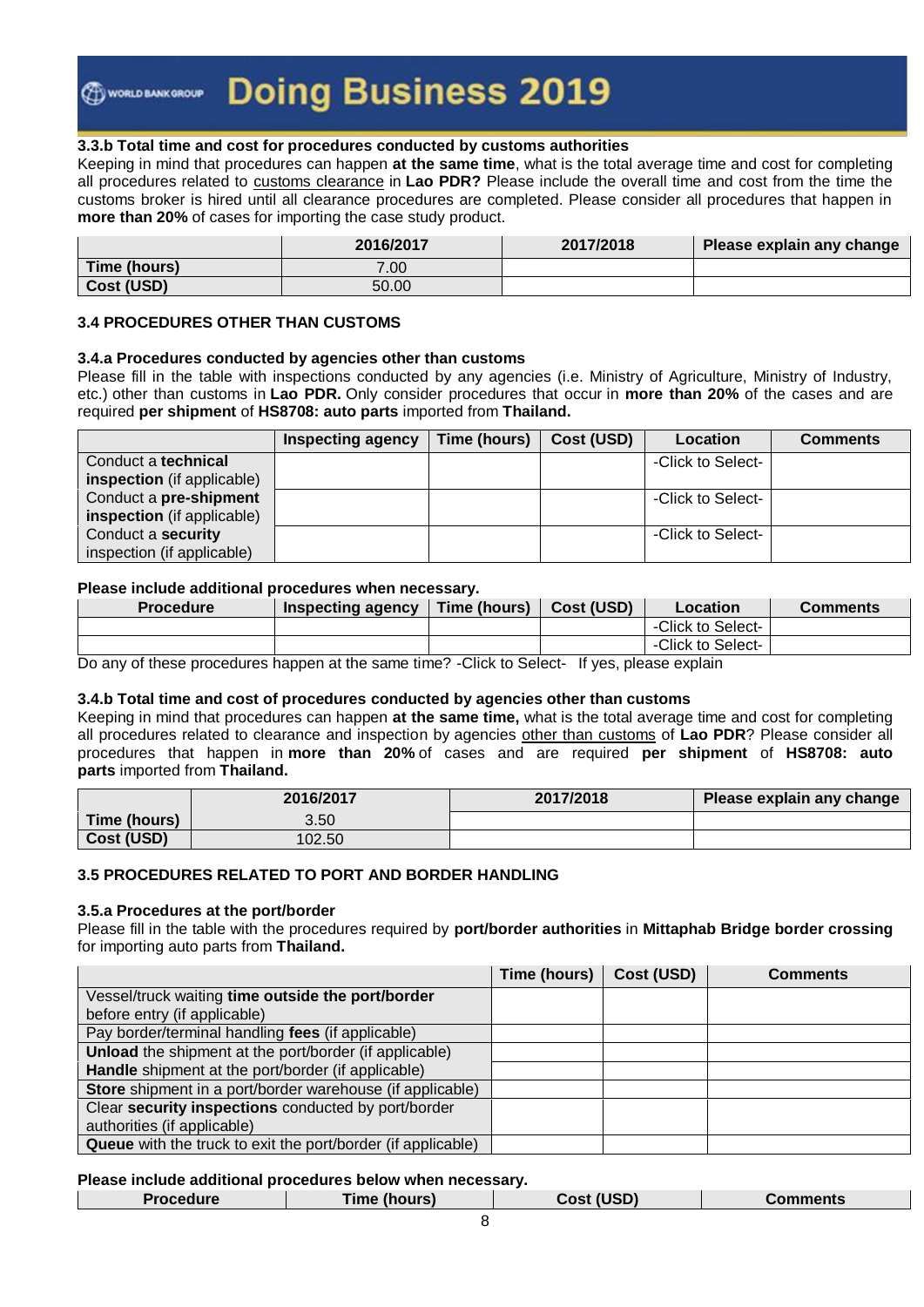| <b>@www.wwwwwwwwww.Doing Business 2019</b> |  |  |  |  |  |
|--------------------------------------------|--|--|--|--|--|
|                                            |  |  |  |  |  |

Do any of these procedures happen at the same time? -Click to Select- If yes, please explain:

#### **3.5.b Total time and cost of procedures at the port or border**

Keeping in mind that procedures can **happen at the same time**, what is the total average time and cost that the shipment remains at **Mittaphab Bridge border crossing?** Please include the time from when the shipment arrives in the port/border crossing to when it leaves the port/border crossing, including the time the vessel is waiting to enter the port and/or the time in the queue to exit the port/border crossing. Do not include any time spent on the other side of the border with neighboring economy authorities.

|              | 2016/2017 | 2017/2018 | Please explain any change |
|--------------|-----------|-----------|---------------------------|
| Time (hours) | 3.00      |           |                           |
| Cost (USD)   | 0.00      |           |                           |

#### **3.6 TOTAL TIME AND COST OF ALL PROCEDURES REQUIRED BY CUSTOMS, NON-CUSTOMS AND PORT/BORDER AGENCIES: BORDER COMPLIANCE**

Keeping in mind that procedures can happen **at the same time**, what is the total average time and cost for completing all clearance, inspection and port/border handling procedures linked to ALL agencies of **Lao PDR**? The answer should be the sum of **3.3.b**, **3.4.b and 3.5.b**, **subtracting the simultaneity** among processes (i.e. if customs clearance happens at the port, the time for border compliance takes the simultaneity into account. If other inspections take place at other locations, the time and cost for these procedures are added to the time and cost for those that take place at the border).

|              | 2016/2017 | 2017/2018 | Please explain any change |
|--------------|-----------|-----------|---------------------------|
| Time (hours) | 13.50     |           |                           |
| Cost (USD)   | 152.50    |           |                           |

#### **3.7 PROCEDURES RELATED TO DOCUMENT PREPARATION**

#### **3.7.a Documents required to import**

Please complete the table with the documents (physical and electronic) required by any agency (in the national, transit, and destination economy) to import auto parts from **Thailand.** Please only include documents required per shipment or more than once a year.

| Document name                | Form of<br>submission | <b>Issuing agency</b> | <b>Time to</b><br>obtain &<br>prepare<br>(hours) | Cost<br>(USD) | <b>Additional</b><br>comments |
|------------------------------|-----------------------|-----------------------|--------------------------------------------------|---------------|-------------------------------|
| Commercial Invoice           | -Click to Select-     |                       |                                                  |               |                               |
| Carriers report              | -Click to Select-     |                       |                                                  |               |                               |
| Packing list                 | -Click to Select-     |                       |                                                  |               |                               |
| Copy of business license     | -Click to Select-     |                       |                                                  |               |                               |
| Copy of tax registration     | -Click to Select-     |                       |                                                  |               |                               |
| Import customs declaration   | -Click to Select-     |                       |                                                  |               |                               |
| Copy of the exporter license | -Click to Select-     |                       |                                                  |               |                               |
| Copy of the import license   | -Click to Select-     |                       |                                                  |               |                               |

**Please add any missing documents, if applicable. Please also include all electronic documents.**

| Document name | Form of<br>submission | <b>Issuing</b><br>agency | Time to obtain &<br>prepare (hours) | Cost<br>(USD) | <b>Additional</b><br>comments |
|---------------|-----------------------|--------------------------|-------------------------------------|---------------|-------------------------------|
|               | -Click to Select-     |                          |                                     |               |                               |
|               | -Click to Select-     |                          |                                     |               |                               |
|               | -Click to Select-     |                          |                                     |               |                               |

#### **3.7.b Total time and cost to obtain and prepare all documents**

Keeping in mind that documents can be obtained and prepared **at the same time**, what is the total average time and cost for **obtaining and preparing all documents** throughout the entire importing process? Please only include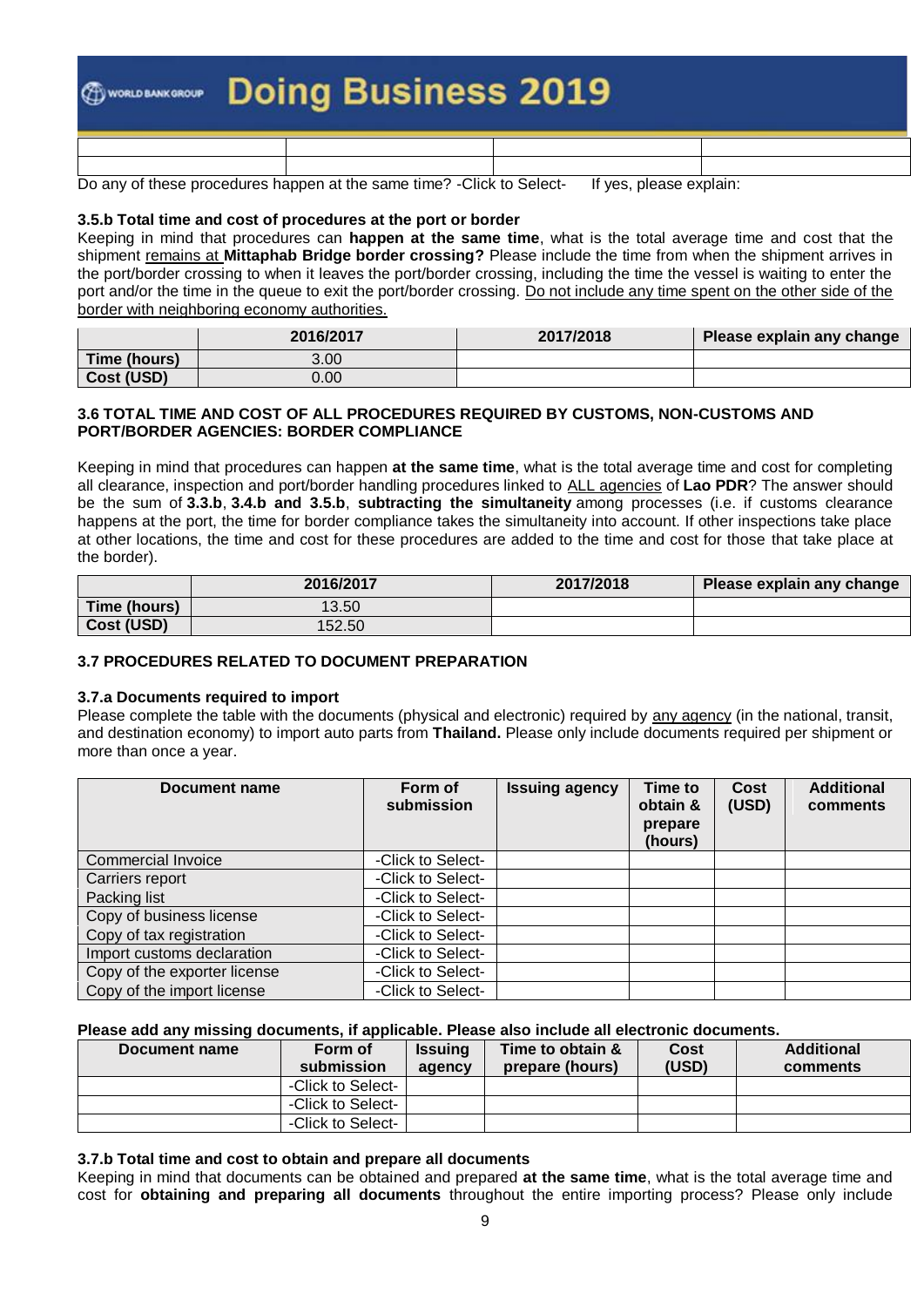documents required per shipment or more than once a year. Do not include the time and cost associated with physical inspections from section 3.4.

|              | 2016/2017 | 2017/2018 | Please explain any change |
|--------------|-----------|-----------|---------------------------|
| Time (hours) | 216.00    |           |                           |
| Cost (USD)   | 115.00    |           |                           |

### **3.8 DOMESTIC TRANSPORTATION**

What is the **total average time and cost to transport** the case study product from **Mittaphab Bridge border crossing** to a warehouse in **Vientiane (27 km)**? If the most widely used national port/border is different, please explain in the comments. Please include the time and cost associated with unloading at the warehouse; traffic delays, tolls and road police checks.

|              | 2016/2017 | 2017/2018 | Please explain any change |
|--------------|-----------|-----------|---------------------------|
| Time (hours) | 2.00      |           |                           |
| Cost (USD)   | 150.00    |           |                           |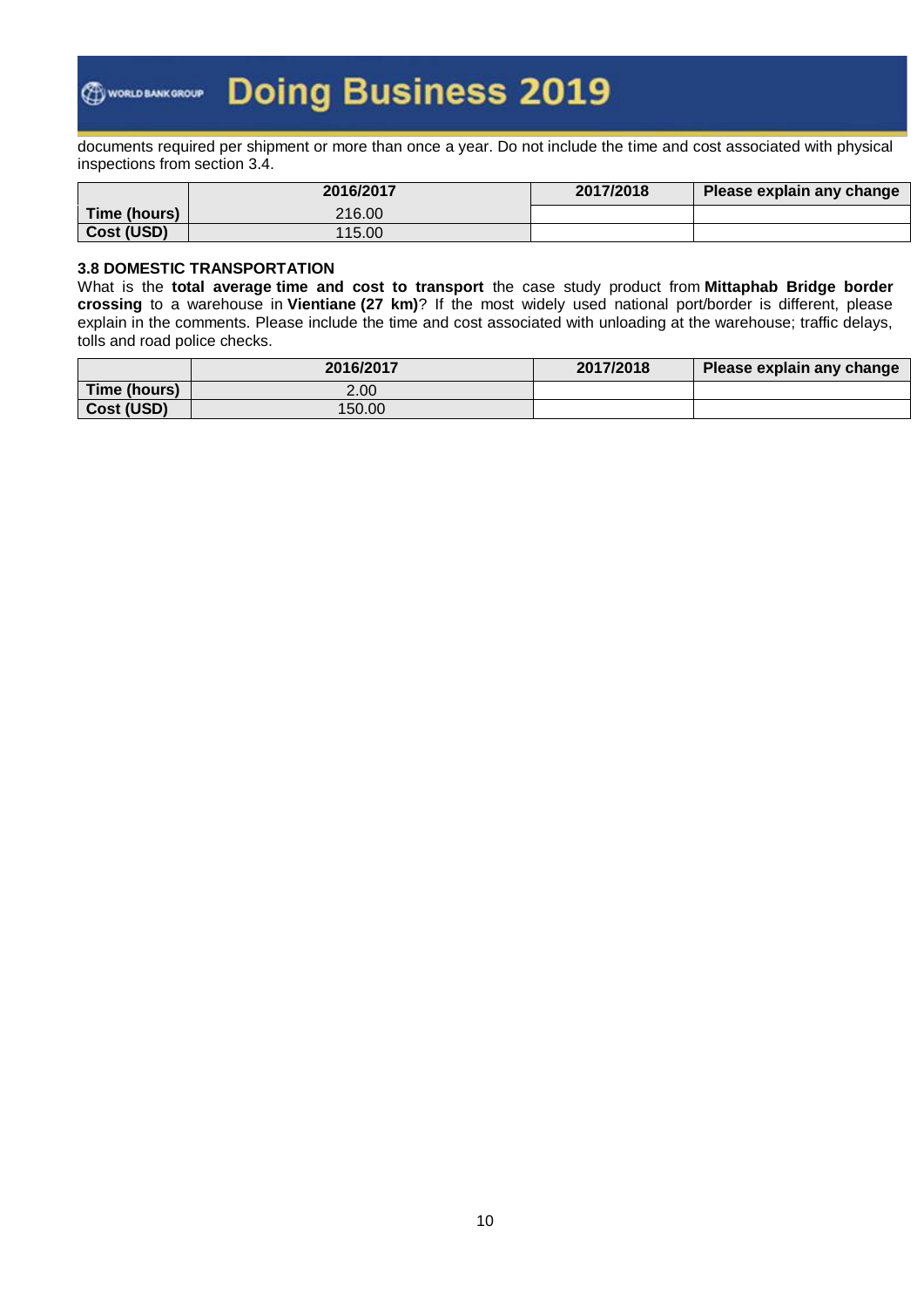

### **4. Research on Good Practices**

### **4.1 Education and Trade**

#### **4.1.1 Customs brokers**

4.1.1a What are the **required qualifications** to operate as a customs broker? Select all that apply:

 $\Box$  University degree

 $\exists$  Pass an official exam

 $\Box$  Obtain a license

None

 $\Box$  Other, please specify:

4.1.1.b How often do customs brokers participate in **trainings organized by Customs?**

 $\Box$  There are regular trainings (at least once a year)

 $\Box$  There are trainings when new processes/systems are launched

 $\Box$  There is only one training for first-time brokers

 $\Box$  There are no such trainings

 $\Box$  Other, please specify:

4.1.1.c When **changes** to trade practice/regulations are introduced (i.e. new fees/platforms/processes), how are they conveyed to trade professionals? Select all that apply:

**□ Pilot test** 

Dissemination campaign (e.g. social media, billboards )

Training/workshop

Through public broadcast (e.g. TV, radio)

Through agencies' websites

They are not communicated

 $\Box$  Other, please specify:

#### **4.1.2 Customs officials**

4.1.2.a What are the **required qualification**s of customs officials conducting customs clearance? Select all that apply:

 $\Box$  University degree

Pass an official exam

Obtain a license

 $\Box$  None

 $\Box$  Other, please specify

4.1.2.b How often do customs clearance officials participate in **trainings organized by Customs?**

 $\Box$  There are regular trainings (at least once a vear)

There are trainings when new processes/systems are launched

There is only one training for first-time clearance officials

There are no such trainings

Other, please specify:

4.1.2.c When changes to **trade** practice/regulations are introduced (i.e. new fees/platforms/processes), how are they conveyed to civil servants? Select all that apply:

 $\Box$  Pilot test

Dissemination campaign (e.g. social media, billboards )

Training/workshop

Through public broadcast (e.g. TV, radio)

 $\Box$  Through agencies' websites

They are not communicated

 $\Box$  Other, please specify:

4.1.2.d Are **public funds** allocated to trainings for trade professionals and civil servants? -Click to Select-

### **4.2 Electronic Systems**

**4.2.1 Electronic Data Interchange (EDI)** is a system that allows the transfer of data **electronically** between entities (i.e. customs & traders; customs & border). Economies may have several EDIs for different interactions.

|               | 2016/2017                | 2017/2018 | Comments/ explain changes |
|---------------|--------------------------|-----------|---------------------------|
| <b>Status</b> | Operational              |           |                           |
| Valid for:    | Both Exports and Imports |           |                           |
| <b>Name</b>   | ASYCUDA World            |           |                           |
|               |                          |           |                           |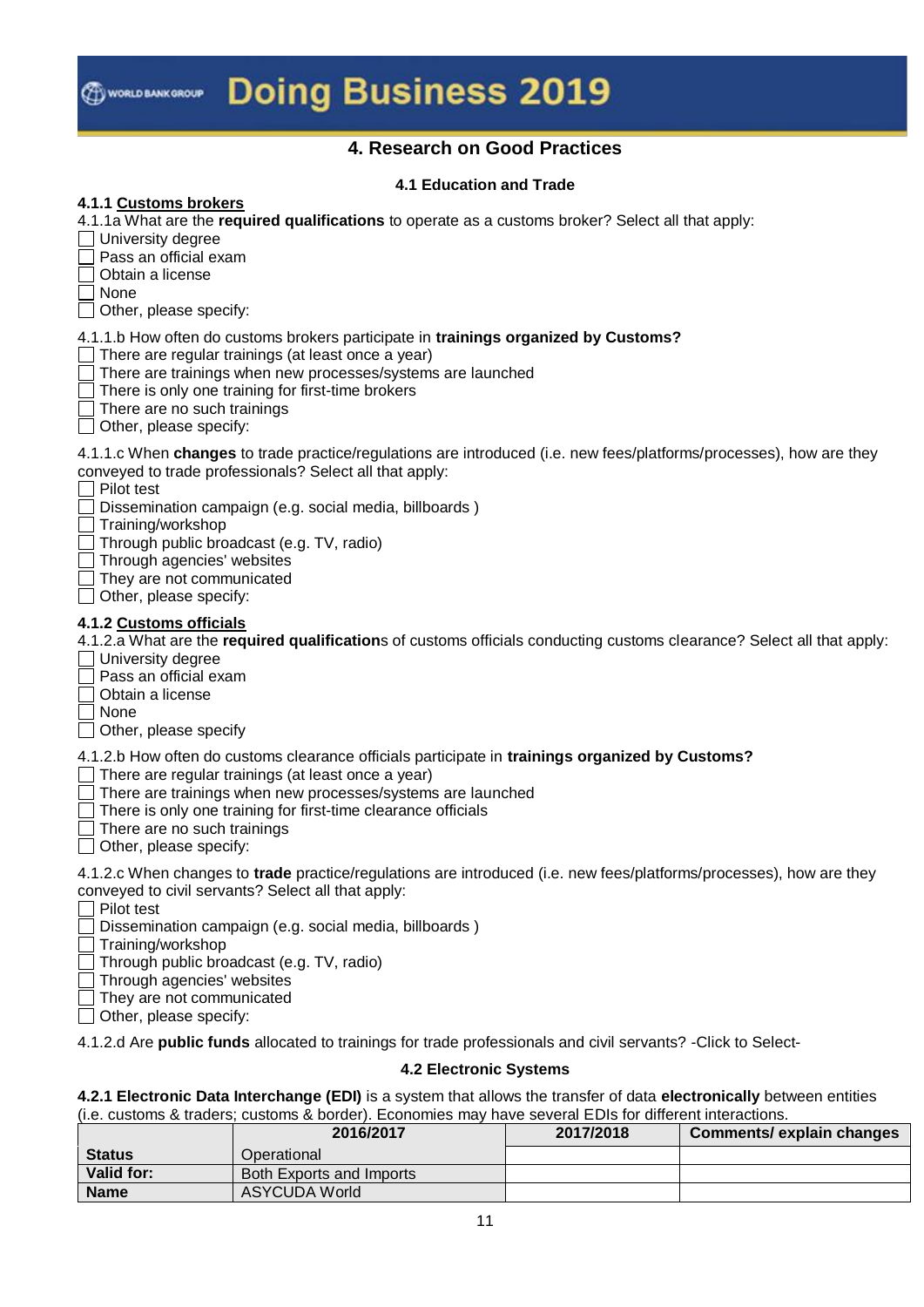## **Doing Business 2019 O WORLD BANK GROUP**

| <b>Actors fully</b>     | <b>Customs Authorities, Customs</b>                       |  |
|-------------------------|-----------------------------------------------------------|--|
| integrated              | Brokers, Exporters, Importers,<br>Carriers, Land Borders. |  |
| <b>Actors partially</b> | There are no actors partially                             |  |
| integrated              | integrated                                                |  |

**4.2.2 Single Window (SW)** is a system which integrates electronically all relevant entities involved in foreign trade. An economy can only have one national SW.

|                         | 2016/2017                            | 2017/2018 | <b>Comments/ explain changes</b> |
|-------------------------|--------------------------------------|-----------|----------------------------------|
| <b>Status</b>           | In progress                          |           |                                  |
| Valid for:              | Both Exports and Imports             |           |                                  |
| <b>Name</b>             | Lao National Single Window           |           |                                  |
| <b>Actors fully</b>     | There are no fully integrated actors |           |                                  |
| integrated              |                                      |           |                                  |
| <b>Actors partially</b> | <b>Customs Authorities, Customs</b>  |           |                                  |
| integrated              | Brokers, Exporters, Importers,       |           |                                  |
|                         | Carriers, Land Borders, Agriculture  |           |                                  |
|                         | Control Agencies.                    |           |                                  |

If a SW is in progress/completed, which **procedures** can be completed through it? Consider as "partially completed online" when a physical interaction (i.e. a physical inspection) is required to complete the procedure.

|                                | 2016/2017                  | 2017/2018 | <b>Comments/ explain changes</b> |
|--------------------------------|----------------------------|-----------|----------------------------------|
| Lodge the customs declaration  | Cannot be completed online |           |                                  |
|                                | through the SW             |           |                                  |
| Obtain full customs clearance  | Cannot be completed online |           |                                  |
|                                | through the SW             |           |                                  |
| Obtain a phytosanitary/health  | Cannot be completed online |           |                                  |
| certificate                    | through the SW             |           |                                  |
| Obtain a technical standards   | Cannot be completed online |           |                                  |
| certificate                    | through the SW             |           |                                  |
| Obtain an export/import permit | Cannot be completed online |           |                                  |
|                                | through the SW             |           |                                  |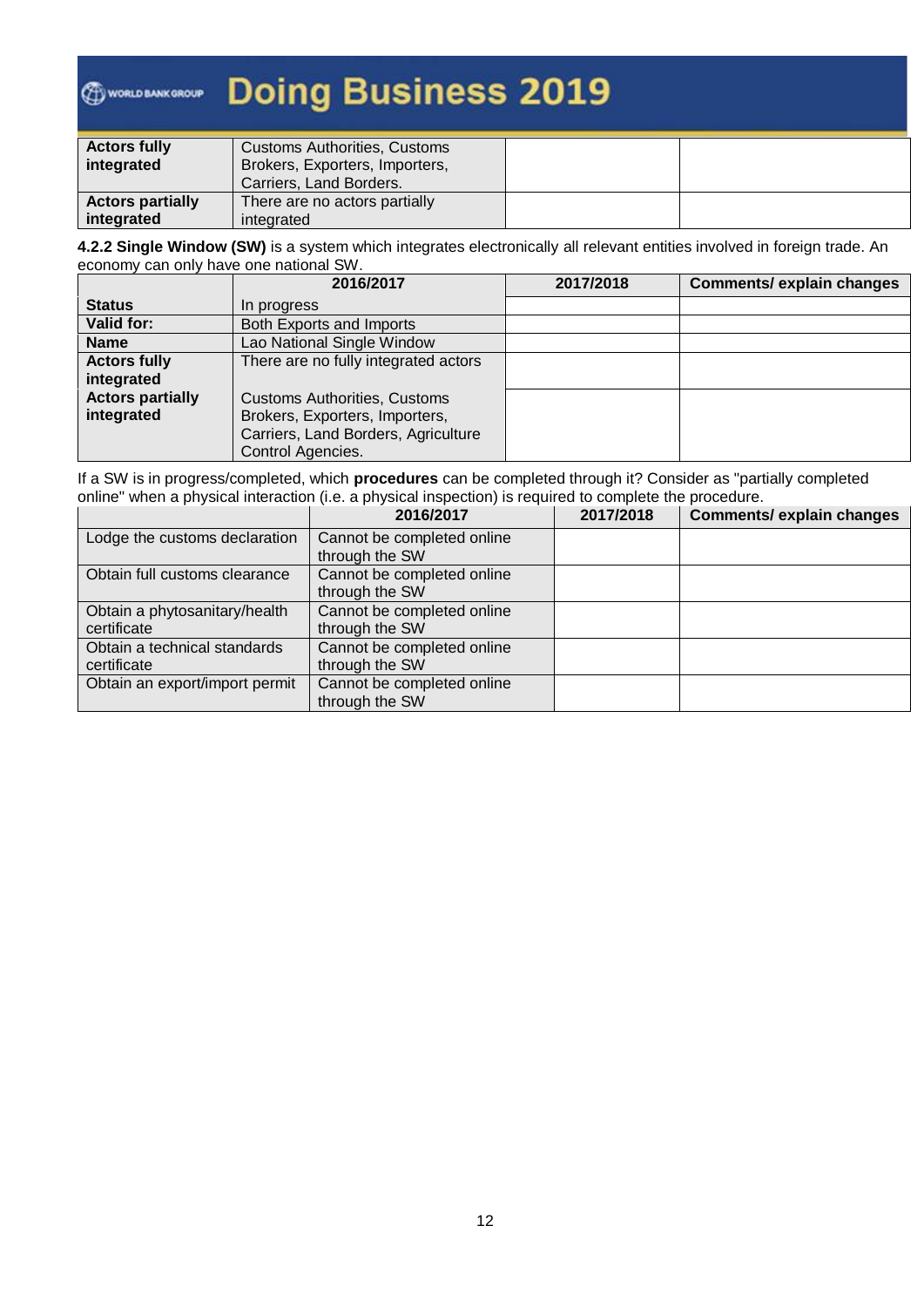### **5. Agricultural trade**

This section is part of the World Bank's *[Enabling the Business of Agriculture](http://eba.worldbank.org/)* project*.* Answers provided should be accurate as of **June 30, 2018**. Please describe in detail any governmental initiatives, procedural changes or reforms impacting the data since **July 1, 2016**.

#### **5.1 Exporter licenses for agriculture goods**

5.1.1. Do exporters have to obtain any **mandatory trader-level** export license, certificate, registration, membership or equivalent to export **HS 10 : Cereals** to **Thailand?** Consider specific licenses required for exporting **HS 10 : Cereals** or agricultural products more generally. Please provide the cost of obtaining **for the first time**.

| License name | Is it required<br>by law? | <b>Issuing</b><br>agency | Cost<br>(USD) | Legal basis | Please explain any changes<br>since July 1, 2016 |
|--------------|---------------------------|--------------------------|---------------|-------------|--------------------------------------------------|
|              | -Click to Select-         |                          |               |             |                                                  |
|              | -Click to Select-         |                          |               |             |                                                  |
|              | -Click to Select-         |                          |               |             |                                                  |

#### **5.2 Phytosanitary requirements for agriculture goods**

5.2.1. Is it possible to **apply** for a phytosanitary certificate through a website/online portal or email?

| Is it possible?   | <b>Provide website or email</b> | Please explain any changes since July 1, 2016 |
|-------------------|---------------------------------|-----------------------------------------------|
| -Click to Select- |                                 |                                               |
|                   |                                 |                                               |

5.2.2. Is there an **ePhyto** system in place by which electronic phytosanitary certificates are produced and exchanged electronically between National Plant Protection Organizations (NPPOs)?

| ePhyto system?    | <b>Provide website</b> | Please explain any changes since July 1, 2016 |
|-------------------|------------------------|-----------------------------------------------|
| -Click to Select- |                        |                                               |

5.2.3. Is it possible to have a phytosanitary certificate issued on-site where **HS 10 : Cereals** is produced, processed, packaged or stored?

| Is it possible?   | <b>Provide details</b> | Please explain any changes since July 1, 2016 |
|-------------------|------------------------|-----------------------------------------------|
| -Click to Select- |                        |                                               |

5.2.4. Are phytosanitary inspections on exports of **HS 10 : Cereals** carried out on a **risk basis**?

 $\Box$  Yes, please provide details  $\Box$  No

5.2.5. Is the **official fee** for the phytosanitary certificate publicly available? Mark all that apply:

|                         | Is it available?  | Provide details (website,         | Please explain any changes |
|-------------------------|-------------------|-----------------------------------|----------------------------|
|                         |                   | legislation, contact information) | since July 1, 2016         |
| On a government website | -Click to Select- |                                   |                            |
| In legislation          | -Click to Select- |                                   |                            |
| At an enquiry point     | -Click to Select- |                                   |                            |
| Not publicly available  | -Click to Select- |                                   |                            |

#### **5.3 Per shipment documents for agriculture goods**

5.3.1. Please complete the table with **all mandatory agriculture or product specific documents** required per shipment by the government to export **HS 10 : Cereals** to **Thailand.** Do not include non-agriculture specific documents (i.e. bill of lading). Time starts with first filing of application and ends once final document is received. Please consider that: product weighs 15 metric tons and most widely used method of packing is assumed; company performs general agricultural trading activities and does not operate in a special export processing zone.

| Document name                                 | Is it required by<br>law? | Time to obtain<br>(hours) | Cost<br>(USD) | Legal basis | Please explain any changes<br>since July 1, 2016 |
|-----------------------------------------------|---------------------------|---------------------------|---------------|-------------|--------------------------------------------------|
| -Click to Select-                             | -Click to Select-         |                           |               |             |                                                  |
| -Click to Select-                             | -Click to Select-         |                           |               |             |                                                  |
| -Click to Select-                             | -Click to Select-         |                           |               |             |                                                  |
| -Click to Select-                             | -Click to Select-         |                           |               |             |                                                  |
| Other:                                        | -Click to Select-         |                           |               |             |                                                  |
| <b>TOTAL</b> (take simultaneity into account) |                           |                           |               |             |                                                  |

Do ad valorem fees apply for any of the above export documents?  $\Box$  Yes, please provide details  $\Box$  No

#### **5.4** Please list **all relevant national legislation** addressing the export of **HS 10 : Cereals** in your country:

| 2016/2018 | Please explain<br>. 2016<br>any reforms since July 1. |
|-----------|-------------------------------------------------------|
|           |                                                       |

**5.5** Are you aware of any governmental initiatives, reforms or changes impacting your answers to the questions above that will be implemented after **May 1, 2018**? -Click to Select- If yes, please describe: